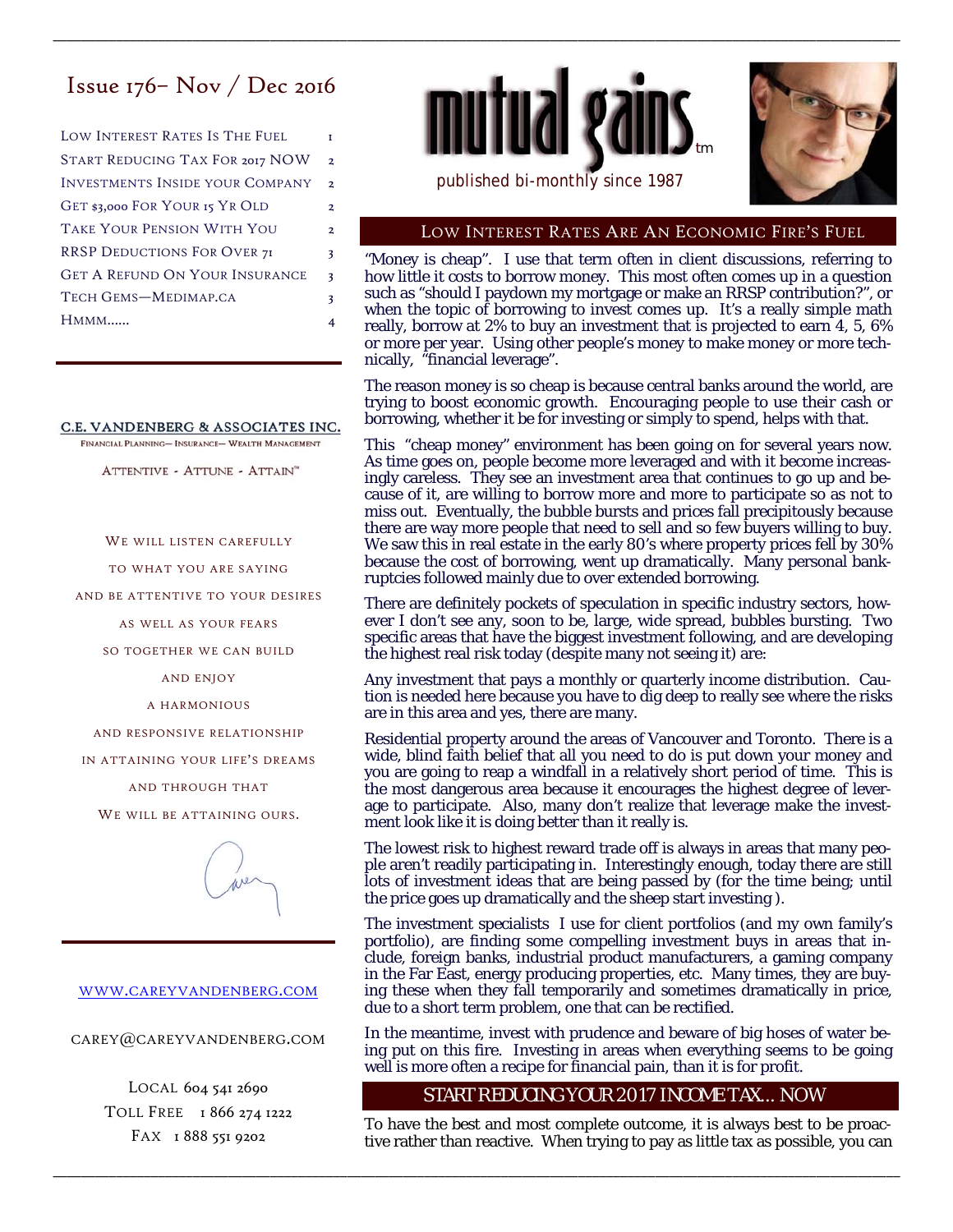#### Page 2

only do this if you are proactive. Reacting means it's often too late to get the outcome you want.

Capital Gains— If you have money that earns interest outside of a "registered" plan (RRSP, RRIF, TFSA, RESP, etc) you will cut your taxes by 50% if you restructure your investments to earn capital gains.

\_\_\_\_\_\_\_\_\_\_\_\_\_\_\_\_\_\_\_\_\_\_\_\_\_\_\_\_\_\_\_\_\_\_\_\_\_\_\_\_\_\_\_\_\_\_\_\_\_\_\_\_\_\_\_\_\_\_\_\_\_\_\_\_\_\_\_\_\_\_\_\_\_\_\_\_\_\_\_\_\_\_\_\_\_\_\_\_\_\_\_\_\_\_\_\_\_\_\_\_\_\_\_\_\_\_\_\_\_\_\_\_\_\_\_\_\_\_\_\_\_

Dividends— Same as above re: if you have money that earns interest outside of a "registered" plan (RRSP, RRIF, TFSA, RESP, etc) however, by re-allocating your portfolio to earn dividends instead of interest you will cut your taxes by 33%. The amount of tax savings does depend on your tax bracket but in every case, interest is taxed the highest.

Move Investments or Cash To TFSA— I have a number of clients who have Non-Registered investments and we simply move money to their RRSP's from there to the TFSA early in the year. That gets the money into a tax sheltered environment sooner rather than later which means, what? Correct! You reduce your income taxes.

RRSP Contributions— make them monthly. What better proactive move than to start them mid January? Start paying yourself monthly like you pay everyone else.

Charitable Donations— If you have a stock or mutual fund that has increased in value, one that if you sell, you would pay capital gains AND you make charitable donations throughout the year, you are much better off to give a specific dollar amount of your investments rather than cash. It makes no difference to the charity either way because they'll probably sell the investments when they receive them to create the cash. In the end though, you aren't triggering a capital gain and the tax associated with that. Win-Win.

## DO YOU HAVE INVESTMENTS INSIDE YOUR COMPANY?

… then this is for you, assuming you make charitable donations. As I mentioned above, you can save much more in tax by giving some of your investments as a charitable donation rather than your cash. This idea gives you an added benefit of being able to take money out of your company, tax free.

If you don't investments from inside your company, the same rule applies to when you give them personally. No tax on capital gains is triggered. You also create a tax deduction for your company, for the entire amount. The tax savings up to this point are about the same as if you had donated money personally.

With a company though, you have an extra benefit of being able to pay out more money to you, from your company though the "Capital Dividend Account" or CDA. With this, the tax free portion of any capital gains triggered (50%), can be paid out to you as a "Capital Dividend". What's so special about Capital Dividends, you ask? They are completely tax free.

The summary is this. You have given money to the charity of your choice, you have reduced your income tax through the donation, you didn't have to pay any capital gains tax on the sale of your investment because it was gifted AND you get to take some money out of your company tax free.

## GET UP TO \$3,000 FOR YOUR 15 YEAR OLD (WHO DOESN'T HAVE AN RESP)

Paying for any kind of post secondary education, whether through university or learning a trade, can be expensive. Most kids will incur expenses in this area so the question is, A) do you and / or your children pay 100% of the costs, or B) do you get the government to pick up 20% of it? Of course you'll choose B) because you're smart ;)

Well then, if you have a child (or grandchild) has was born in 2001 and you don't have an RESP set up, you need to do that NOW. As well, you need to put at least \$2,000 into it… NOW. This will trigger the government to pay 20% Canadian Education Savings Grant (CESG) into the RESP. You will also need to do this now to make this 15 year old eligible for the 2017 and 2018 CESG's, which could get you another, up to \$2,000, from the government.

If someone in your family is going to have to pay for the schooling anyway, why not get this RESP set up and cut education costs by 20%? Note: To receive the maximum amount of CESG's for someone who doesn't have an RESP, you can contribute up to \$5,000 in 2016, which would entitle you to \$1,000 in free money right away and another \$2,000 if you max out over the next 2 years.

## TAKE YOUR PENSION WITH YOU WHEN YOU LEAVE YOUR JOB

If you have a "pension" plan at work, it is either a "Defined Benefit" (DB) plan or a "Defined Contribution" (DC) plan. The DB plan is based on how many years you've worked, your income and your best earning years. This is the "old school" plan that is becoming a dying breed. The DC plan is simply one that you contribute a specified percentage of your earnings and your employer matches it. This is very similar to a Group RRSP which is much like a regular RRSP.

\_\_\_\_\_\_\_\_\_\_\_\_\_\_\_\_\_\_\_\_\_\_\_\_\_\_\_\_\_\_\_\_\_\_\_\_\_\_\_\_\_\_\_\_\_\_\_\_\_\_\_\_\_\_\_\_\_\_\_\_\_\_\_\_\_\_\_\_\_\_\_\_\_\_\_\_\_\_\_\_\_\_\_\_\_\_\_\_\_\_\_\_\_\_\_\_\_\_\_\_\_\_\_\_\_\_\_\_\_\_\_\_\_\_\_\_\_\_\_\_\_ When you leave an employer, the ability to transfer a DBP isn't as easy as it once was so in most cases, you are stuck with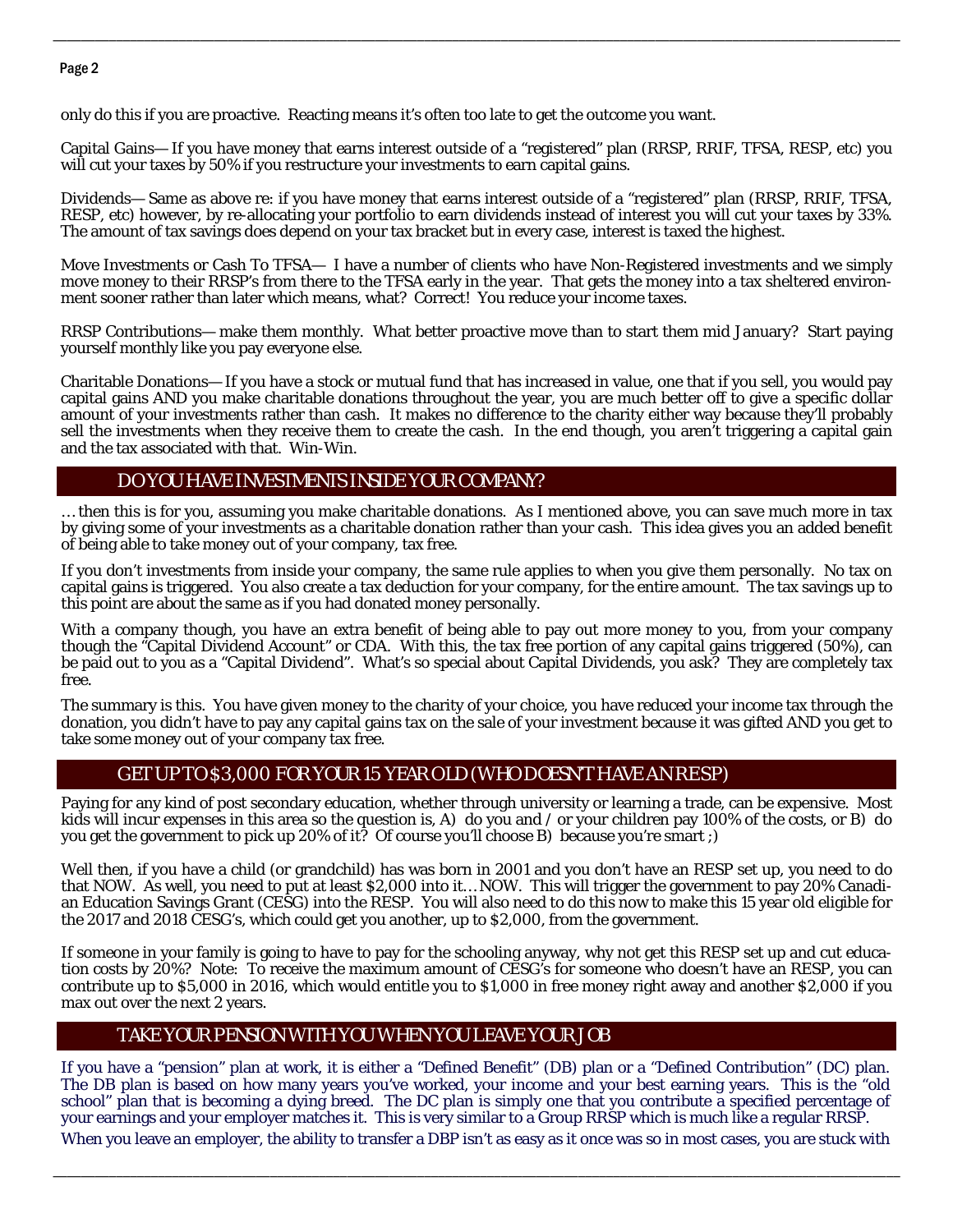leaving that as it is. The DC plan however, you do have options, which are laid out when you get your "package".

1) Leave the money where it is. The problem is 2 fold on this. First is that if you have more than 1 employer over a lifetime, you will have plans in a few or several different places. Second is you have no easy way of making sure your portfolio is managed the best it can be. Generally, leaving and completely ignoring, is going to leave you with less money which means less retirement income.

\_\_\_\_\_\_\_\_\_\_\_\_\_\_\_\_\_\_\_\_\_\_\_\_\_\_\_\_\_\_\_\_\_\_\_\_\_\_\_\_\_\_\_\_\_\_\_\_\_\_\_\_\_\_\_\_\_\_\_\_\_\_\_\_\_\_\_\_\_\_\_\_\_\_\_\_\_\_\_\_\_\_\_\_\_\_\_\_\_\_\_\_\_\_\_\_\_\_\_\_\_\_\_\_\_\_\_\_\_\_\_\_\_\_\_\_\_\_\_\_\_

2) Transfer your DC plan to a Locked In Retirement Account (LIRA). This is just like an RRSP with the restriction that it is "locked in" until you reach a certain age, which often can be as early as 55. This does depend on what province is considered to be the jurisdiction of the DC. Doing this, puts the money in your hands more directly so you can optimize it's management….with the help of a good Financial Planner, of course.

## LEAVE SOME RRSP CONTRIBUTION ROOM FOR WHEN YOU TURN 72 (OR OLDER)

If you are tuned in to what the rules are on RRSP contributions you are probably saying to yourself, "you can't do that. You have to move your RRSP's into a RRIF when you are 71". Yes, that is absolutely correct, however this is a little trick to get tax deductions you may need for when you are 72.

Okay, I don't mean to string you along but I should have said that you have to have "earned income" when you were 71 to make this work. So, if you earned \$100,000 of income at age  $71$  (yes, there are people who are still earning an income), you will create \$18,000 of RRSP room for 2017.

Because you do have to convert your RRSP to a RRIF by the end of the year you turn 71, before you actually convert your RRSP to a RRIF, you make your last RRSP contribution. However, that RRSP room won't actually be available until January 1st the following year. Because of this early RRSP contribution, you will have overcontributed to your RRSP for less than a month. The downside is you will have an RRSP over-contribution penalty of 1% of the amount you contributed. In this example its \$160.

When January next year rolls around, you will have all your money in a RRIF and an RRSP contribution. The nice thing with this RRSP contribution is that you can deduct against ANY source of income. It doesn't have to be earned income so, if you have rental property income, dividends, capital gains,etc., you now have a tax deduction for it, one that you wouldn't have had otherwise. This can also reduce or eliminate OAS clawbacks and save you even more money.

## GETTING MONEY BACK ON INSURANCE YOU ARE PAYING FOR

There is a little known feature you can add onto many disability and critical illness insurance policies, where you get a percentage of your premiums refunded to you, if you don't claim on the insurance. This feature is called "Return Of Premium" (ROP). This feature has both fans and dissenter to it's value. As you will see I am a fan, because for disability or "income replacement" insurance I use it for, and which I own personally, it can prove to be of good value.

First, you don't get your money back for free. There is an extra cost you have to pay while your insurance is in force. How you measure that is by making a simple calculation. Take the extra amount of money, the figure you have to pay for the ROP feature, as well as the number of payments you have to make until you are entitled to receive the ROP, plug those into an <u>online calculator</u> such as the one you will find here. (everyone let's me do that for them but, in case you are curious, you can run your own).

On a case I ran a while back, the return was 6.95% / year on the extra money you spent of the ROP feature. On a Critical Illness insurance policy I was shown, with ROP, the annual return was 10.87%. The magical thing about this is that the return is completely tax free. The downside of course, which the dissenters place their case on, is that if you become disabled and have to collect on your policy, you have paid too much for the insurance because you won't be getting the ROP. Yes, that is true, but most people believe, and rightly so, that they, more likely, won't become disabled. In that case, this feature actually reduces the cost of the insurance in that event.

## TECH GEMS—MEDIMAP.CA

Generally, the Fall and Winter is when we get sick, the flue being the most likely cause. Medimap is an absolutely amazing resource to get you in front of a doctor as quick as possible should the need arise.

Go to the Medimap.ca site and enter the city you are in, address or simply click a button for the site to find your IP address location. On 1 side of your screen you will see a map with several points showing where all the medical clinics close to you, are. On the right will be a list which show waiting times, when the info was updated and contact details for each clinic or medical office including when they are open until. You can also sort by wait time or distance from where you are. I always go to one medical clinic because I get allergy injections weekly however, for those who see a doctor less often and just need to come in for those things that come up and hit you, go to Medimap.ca.

\_\_\_\_\_\_\_\_\_\_\_\_\_\_\_\_\_\_\_\_\_\_\_\_\_\_\_\_\_\_\_\_\_\_\_\_\_\_\_\_\_\_\_\_\_\_\_\_\_\_\_\_\_\_\_\_\_\_\_\_\_\_\_\_\_\_\_\_\_\_\_\_\_\_\_\_\_\_\_\_\_\_\_\_\_\_\_\_\_\_\_\_\_\_\_\_\_\_\_\_\_\_\_\_\_\_\_\_\_\_\_\_\_\_\_\_\_\_\_\_\_